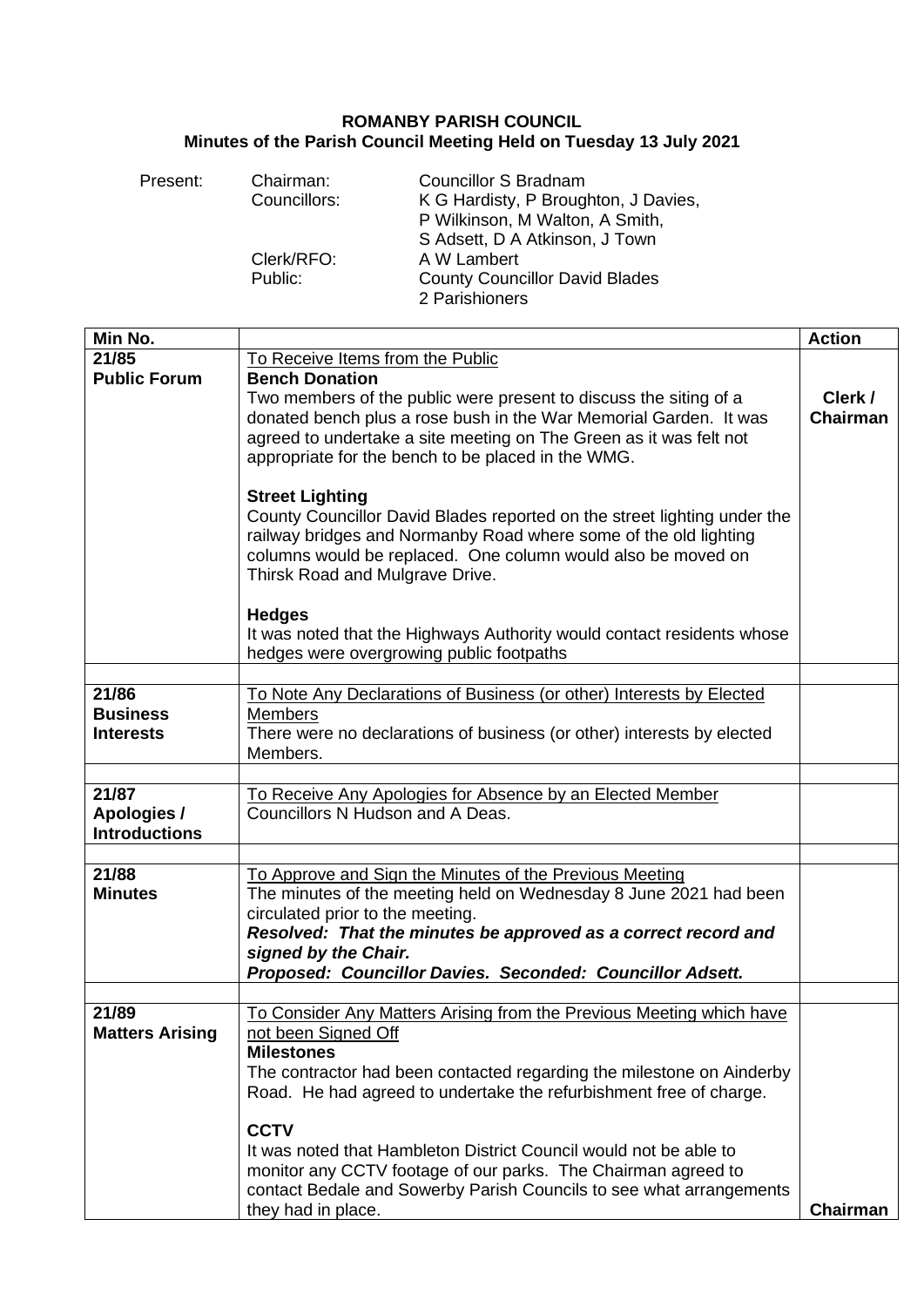| 21/90<br><b>Police Report</b>                                         | To Receive the Police Report<br><b>Circulated: The Police report for July 2021</b><br>The report was noted.                                                                                                                                                                                                                                                                                                                                                                                                                                                                                                                                                                                                                                                                                                                                                                                                                                                                                      |  |
|-----------------------------------------------------------------------|--------------------------------------------------------------------------------------------------------------------------------------------------------------------------------------------------------------------------------------------------------------------------------------------------------------------------------------------------------------------------------------------------------------------------------------------------------------------------------------------------------------------------------------------------------------------------------------------------------------------------------------------------------------------------------------------------------------------------------------------------------------------------------------------------------------------------------------------------------------------------------------------------------------------------------------------------------------------------------------------------|--|
| 21/91                                                                 | To Receive a Report from any other Authority                                                                                                                                                                                                                                                                                                                                                                                                                                                                                                                                                                                                                                                                                                                                                                                                                                                                                                                                                     |  |
| Any other<br><b>Authority</b>                                         | There were no other reports to note.                                                                                                                                                                                                                                                                                                                                                                                                                                                                                                                                                                                                                                                                                                                                                                                                                                                                                                                                                             |  |
| 21/92                                                                 | To Receive a Verbal Report from the Governance Committee                                                                                                                                                                                                                                                                                                                                                                                                                                                                                                                                                                                                                                                                                                                                                                                                                                                                                                                                         |  |
| <b>Governance</b><br><b>Committee</b>                                 | There had been no meeting.                                                                                                                                                                                                                                                                                                                                                                                                                                                                                                                                                                                                                                                                                                                                                                                                                                                                                                                                                                       |  |
| 21/93<br><b>Finance &amp;</b><br><b>Resources</b><br><b>Committee</b> | To Receive a Report from the Finance Committee<br>To Approve the Invoices Received Since the Previous Meeting<br>Circulated: The list of invoices to be paid since the last meeting<br>for approval which were agreed unanimously.<br>Proposed: Councillor Walton. Seconded: Councillor Atkinson.<br>To Note the Bank Reconciliation<br>Circulated: The bank reconciliation for July 2021.                                                                                                                                                                                                                                                                                                                                                                                                                                                                                                                                                                                                       |  |
|                                                                       | The bank reconciliation was noted.                                                                                                                                                                                                                                                                                                                                                                                                                                                                                                                                                                                                                                                                                                                                                                                                                                                                                                                                                               |  |
| 21/94<br>Parks &<br><b>Recreation</b><br><b>Committee</b>             | To Receive a Report from the Parks and Recreation Committee<br>The Chairman of the Parks and Recreation Committee gave a<br>verbal update. The following was noted:<br>$\triangleright$ A parks and recreation visit had taken place by Councillors<br>Broughton and Town.<br>It was suggested that a replacement bench be purchased for<br>≻<br>Boroughbridge Road (opposite the Co-op).<br>It was suggested that a thank you payment be awarded to the Gate-<br>$\triangleright$<br>keeper for services during the Covid pandemic over and above his<br>normal role.<br>$\triangleright$ It had been suggested that cable ties be used to deter birds from<br>the top of the swings at Grange Close.<br>It was noted that a parishioner would like a tree specialist to attend<br>➤<br>to look at a tree. A follow-up visit would take place once the<br>inspection of the tree had taken place.<br>A Parks and Recreation Committee meeting to take place on 20<br>➤<br>July 2021 at 6.30 pm. |  |
|                                                                       | <b>Resolved:</b><br>(a) That a new bench be purchased for Boroughbridge Road.<br>(b) That a payment of £120.00 is paid as a thank you to the<br>Gatekeeper for his additional work over the pandemic.<br>(c) Councillor Broughton to see if the cable ties would work at<br>Grange Close to alleviate the bird mess on the swings.                                                                                                                                                                                                                                                                                                                                                                                                                                                                                                                                                                                                                                                               |  |
| 21/95                                                                 | To Receive a Report from the Projects & Planning Committee                                                                                                                                                                                                                                                                                                                                                                                                                                                                                                                                                                                                                                                                                                                                                                                                                                                                                                                                       |  |
| Projects &<br><b>Planning</b><br><b>Committee</b>                     | The Chair of the Projects and Planning Committee gave a verbal<br>update. The following was noted:                                                                                                                                                                                                                                                                                                                                                                                                                                                                                                                                                                                                                                                                                                                                                                                                                                                                                               |  |
|                                                                       | The "Slower Romanby" competition had been completed with<br>➤<br>entries to be voted for by Parish Councillors at the end of the                                                                                                                                                                                                                                                                                                                                                                                                                                                                                                                                                                                                                                                                                                                                                                                                                                                                 |  |